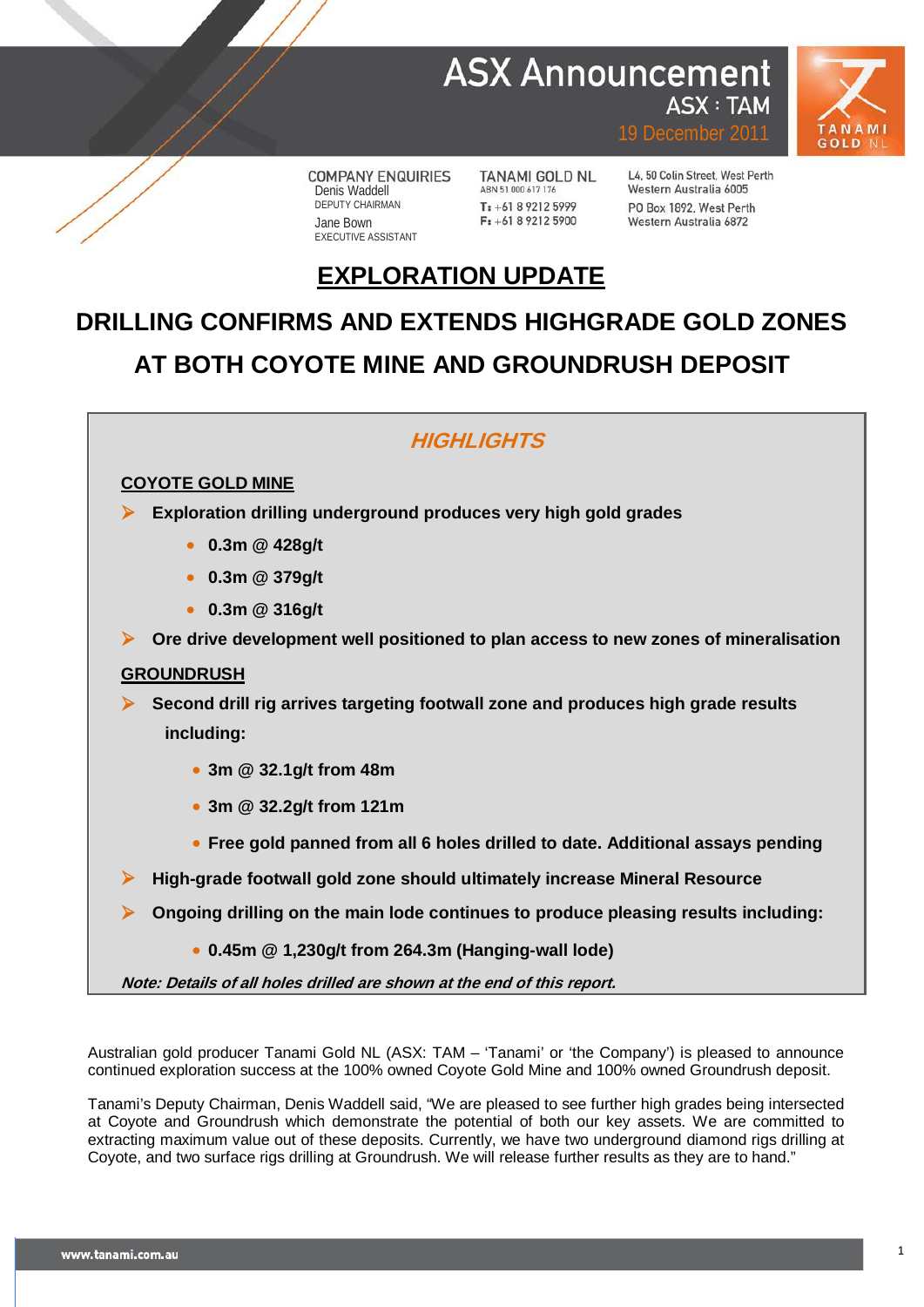### **COYOTE UPDATE**

Recent exploration drilling has focused on the western end of the deposit, with particular attention being paid to the West Zone lode surface. The results returned to date have been pleasing, and confirm the potential to expand the Mineral Resource base down plunge and open up this area to mining. Strike drive development has pushed into the central core and it is well placed to take advantage of the opportunity these high gold grades present. Additional mine planning is underway which is designed to allow the mine to fully exploit the zone of mineralisation.

Additional exploration drilling continues on the down plunge extents of the main Gonzales lode and the Bommie lode toward the bottom of the mine. All three lodes are open in multiple directions. The Company is also undertaking a strategic review of other exploration opportunities that are present in and around the mine. The Company remains committed to this producing asset and is actively studying means of improving its performance.



#### **Figure 1: Coyote Underground Schematic Long Section – West Zone showing high grade drilling intersections**

Work has commenced on determining the significance of these results and their positive impact on the available Mineral Resource. The Company is directing efforts into improving its knowledge of the Mineral Resource and to develop better short and long term mine planning directed towards increasing efficiency and production.

See below (Table 1) for additional drilling results and details of the significant drilling intersections.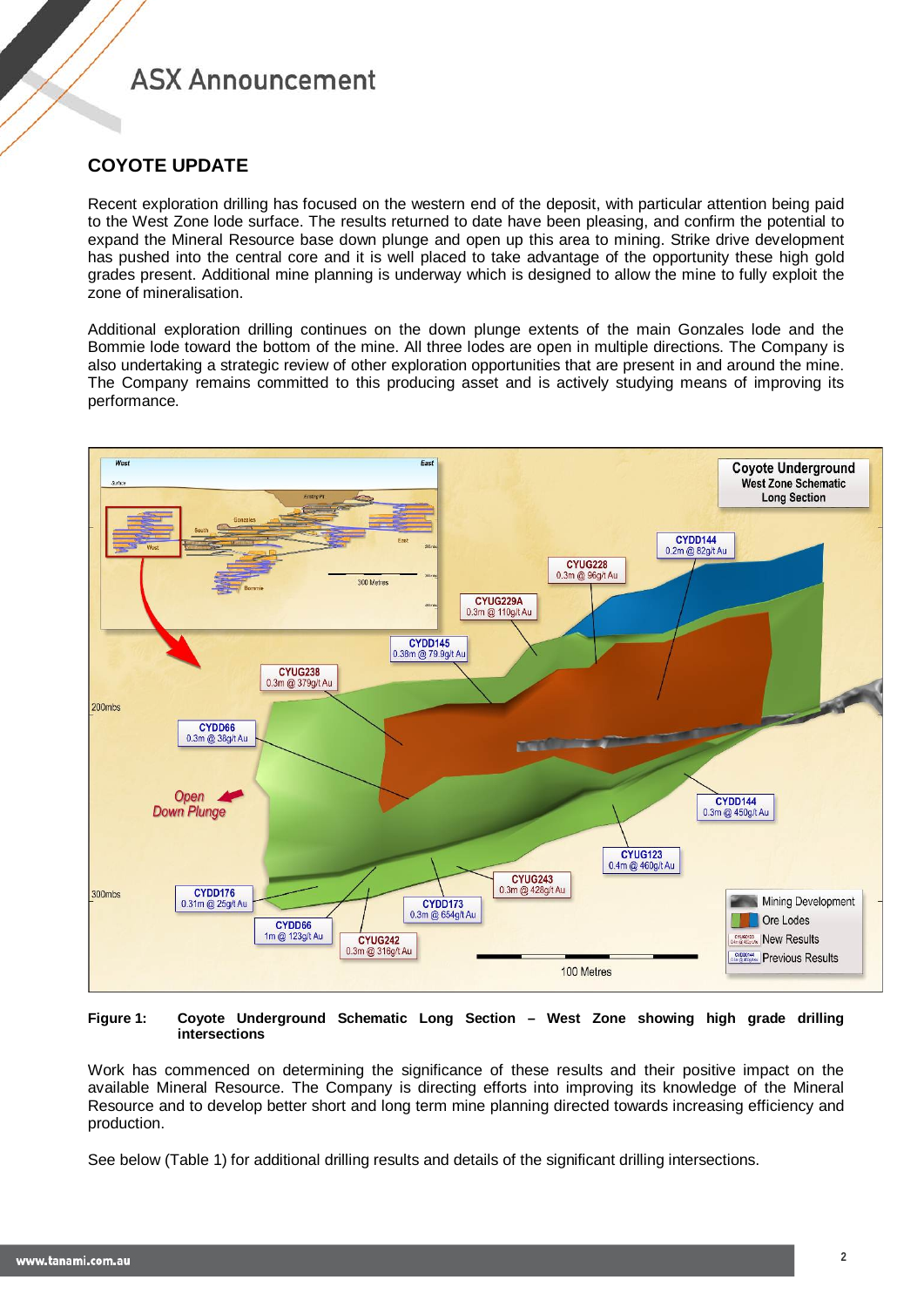### **GROUNDRUSH UPDATE**

A second drill rig has recently arrived on site. Drilling initially targeted an interpreted footwall lode. Results returned to date are pleasing and are indicative of the potential of the footwall lodes. The mineralisation is quartz vein hosted, and panning of the samples has resulted in free gold being observed in all six holes drilled to date. Assay results remain pending for four of the holes drilled to date. (see Figure 2).

The Company's geological team is of the view that that the recent drilling should ultimately increase the Mineral Resource currently defined at the Groundrush deposit.



#### **Figure 2: Groundrush Plan View – showing north end of open pit and footwall zone sitting immediately below the open pit.**

Drilling on the main lode continues, with recent efforts directed toward Mineral Resource infill and down dip extensions of previously announced high grade drill hole intersections which remain open. This drilling continues to identify strong mineralisation trends and indicates the mineralised system remains strong at depth.

See below (Table 2) for additional results and details of the significant drilling intersections.

**Denis Waddell Deputy Chairman**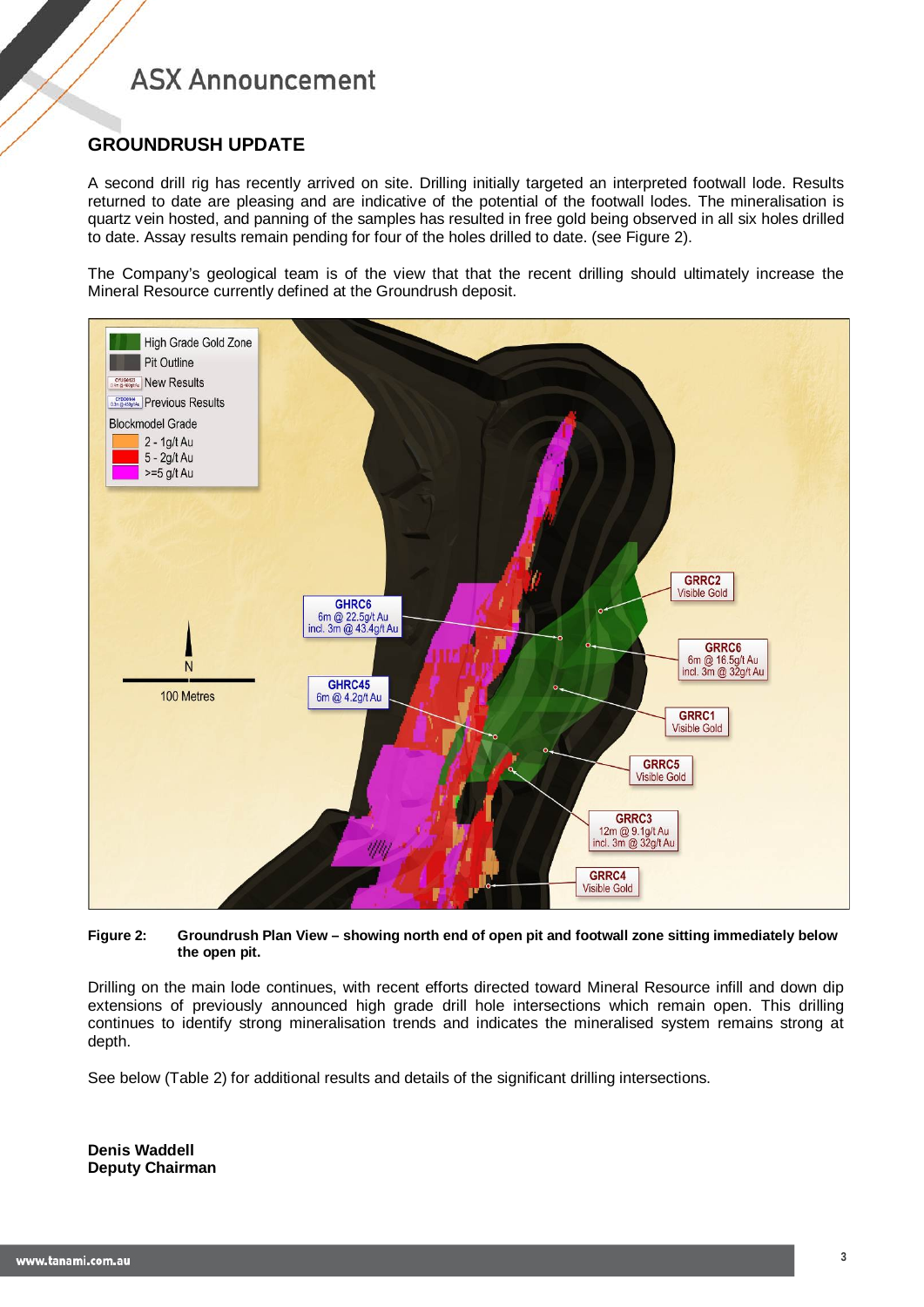#### **Tanami Gold NL Overview**

Tanami Gold NL is a Perth-based gold exploration and production company.

The Company is in production at its Western Tanami Operations, which comprises two mining centres, the Coyote underground mine and the Bald Hill open pit operations, both of which feed into the centrally located 350,000 tonnes per annum Western Tanami treatment facility.

In March 2010, the Company acquired the Central Tanami Project from Newmont Asia Pacific. The Central Tanami Project has been the subject of a Feasibility Study which was expected to be completed in the December 2011 Quarter. However, the new Board has taken the view that further exploration drilling should be completed to more thoroughly define the Mineral Resource as well as other work being carried out before a final Feasibility Study is completed. An extensive drill program is currently underway at the Central Tanami Project with the main focus being Mineral Resource delineation at the Groundrush deposit.

The Company also has exposure to over  $34,000 \text{ km}^2$  of prospective ground adjacent to and surrounding the Western Tanami Operation and Central Tanami Project, through its 100% owned tenements and its strategic shareholding in ABM Resources NL.

Tanami Gold NL has current Mineral Resources of 2.6 million ounces of gold and over 400,000 ounces of gold Ore Reserves which will underpin the Company's long term growth.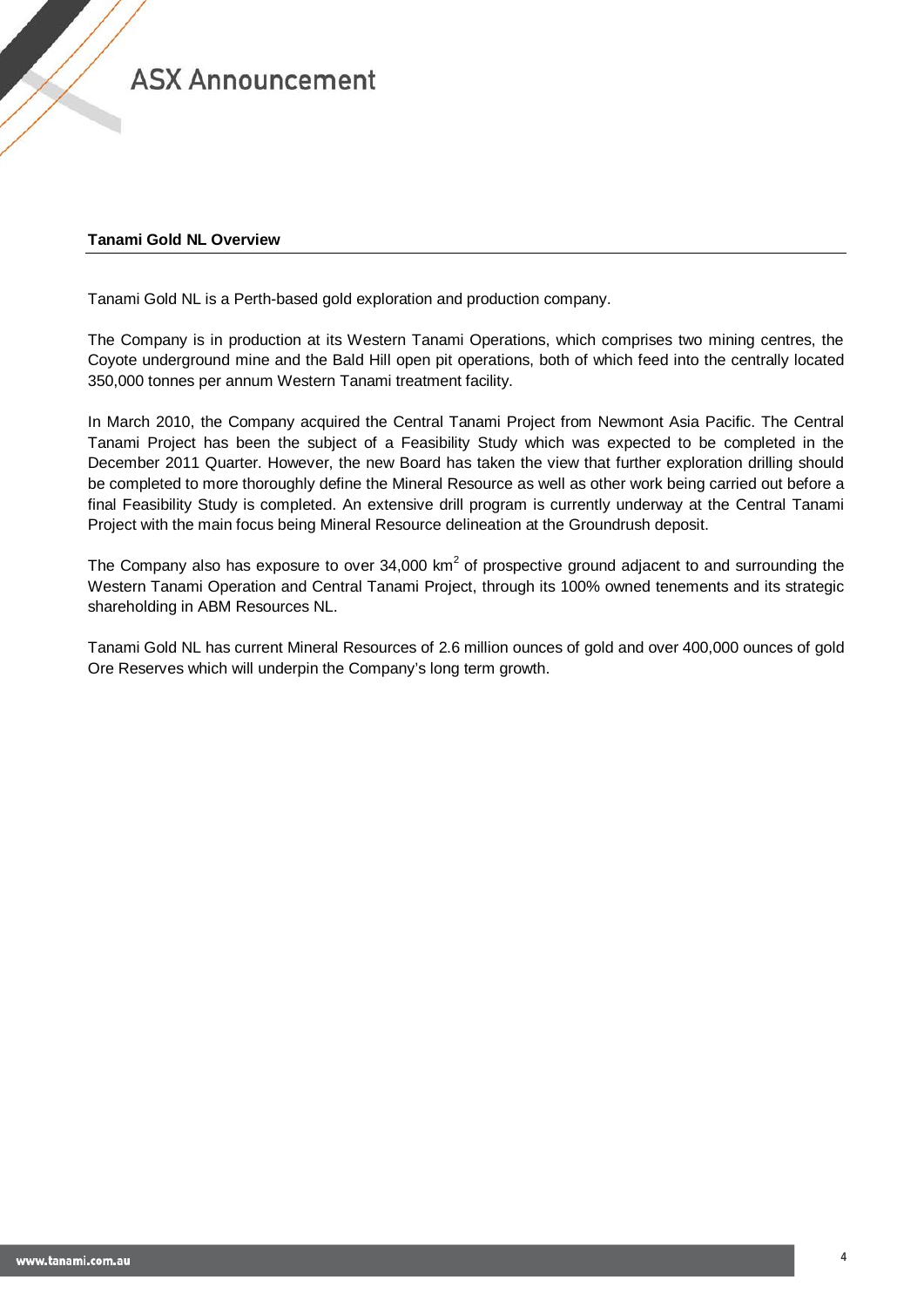*The information in this report that relates to Geological Data and Exploration Results is based on information compiled by Mr Michael Thomson, a full time employee and Senior Resource Geologist of Tanami Gold NL. Mr Thomson is a member of the Australasian Institute of Mining and Metallurgy and has sufficient experience which is relevant to the style of mineralisation and type of deposit under consideration to qualify as a Competent Person as defined in the December 2004 edition of the Australasian Code for Reporting of Exploration Results, Mineral Resources and Ore Reserves (JORC Code). Mr Thomson consents to the inclusion in this report of the matters based on his information in the form and context in which they appear.*

*This announcement contains certain statements which constitute "forward looking statements". Such statements are only predictions and are subject to inherent risks and uncertainties which could cause actual values, results, performance achievements to differ materially from those expressed, implied or projected in any forward-looking statement. No representation or warranty, expressed or implied, is made by Tanami Gold NL that material contained in this announcement will be achieved or proved correct.* 

| Hole ID         | <b>Collar</b><br>Easting                             | Collar<br><b>Northing</b> | <b>Collar</b><br><b>RL</b> | Collar<br><b>Dip</b> | Collar<br><b>Azimuth</b> | <b>Max Depth</b> | Meters.<br><b>From</b> | <b>Meters</b><br>To | Interval<br>Width<br>(m) | Grade<br>(g/t) |
|-----------------|------------------------------------------------------|---------------------------|----------------------------|----------------------|--------------------------|------------------|------------------------|---------------------|--------------------------|----------------|
| <b>CYUG0228</b> | 481722                                               | 7799587                   | 209                        | 57                   | 156                      | 81               | 33.6                   | 33.9                | 0.3                      | 45.1           |
|                 |                                                      |                           |                            | 52.6                 | 52.9                     | 0.3              | 96                     |                     |                          |                |
|                 | 209<br>49.5<br>CYUG0229A<br>481723<br>7799587<br>156 | 56.2                      | 33.3                       | 33.6                 | 0.3                      | 110              |                        |                     |                          |                |
|                 |                                                      |                           |                            |                      |                          |                  | 42                     | 42.3                | 0.3                      | 50.9           |
| <b>CYUG0232</b> | 481717                                               | 7799586                   | 206                        | 45                   | 201                      | 56.6             | 24.5                   | 24.8                | 0.3                      | 19.4           |
|                 |                                                      |                           |                            |                      |                          |                  | 55.2                   | 56.2                | 1                        | 18.1           |
| <b>CYUG0235</b> | 481717                                               | 7799586                   | 207                        | $-47$                | 201                      | 57               | 35.4                   | 35.7                | 0.3                      | 28.6           |
| <b>CYUG0238</b> | 481717                                               | 7799586                   | 207                        | 23                   | 233                      | 67               | 48.3                   | 48.6                | 0.3                      | 379            |
| <b>CYUG0242</b> | 481716                                               | 7799559                   | 205                        | $-41$                | 218                      | 114              | 45.6                   | 45.9                | 0.3                      | 316            |
| <b>CYUG0243</b> | 481716                                               | 7799559                   | 205                        | $-55$                | 195                      | 171              | 61.3                   | 61.6                | 0.3                      | 428            |
| <b>CYUG0244</b> | 481716                                               | 7799559                   | 205                        | $-45$                | 190                      | 100              | 48.7                   | 49                  | 0.3                      | 33.6           |

#### **Table 1: Significant intersections – Coyote diamond drilling**

### **Notes to accompany Table 1**<br>1 Collar Northing Easting a

1. Collar Northing, Easting and Azimuth are all in MGA Grid coordinates.<br>2. Collar RL is relative to AHD. Collar coordinates may vary upon final su

- 2. Collar RL is relative to AHD. Collar coordinates may vary upon final survey.<br>3. Analyses by acid digest with AAS finish of half diamond core samples.
- Analyses by acid digest with AAS finish of half diamond core samples.

4. No cutting of grades has been applied. Assays are rounded to nearest 0.1g/t.

5. Significant intersections are greater than 0.5g/t with maximum 2 metres internal dilution.<br>6. Intervals are all down hole length

Intervals are all down hole length.

#### **Table 2: Significant intersections - Groundrush**

| Hole ID         | <b>Collar</b><br><b>Easting</b>       | Collar<br><b>Northing</b>    | Collar<br><b>RL</b> | Collar<br><b>Dip</b> | <b>Collar</b><br><b>Azimuth</b> | <b>Max</b><br><b>Depth</b> | m From     | m To  | <b>Interval</b><br><b>Width</b> | Grade  |
|-----------------|---------------------------------------|------------------------------|---------------------|----------------------|---------------------------------|----------------------------|------------|-------|---------------------------------|--------|
| GRDD0041        | 603849                                | 7820265                      | 420                 | -55                  | 48                              | 372.3                      | 311.3      | 320.0 | 8.7                             | 8.6    |
| GRDD0044        | 48<br>604090<br>7819681<br>420<br>-63 | 455.1                        | 264.3               | 265.4                | 1.05                            | 528.3                      |            |       |                                 |        |
|                 |                                       |                              |                     |                      |                                 |                            |            | inc   | 0.45                            | 1230.0 |
| GRDD0046        | 603742                                | 7820500                      | 420                 | -60                  | 48                              | 342.0                      | 300.8      | 303.0 | 2.2                             | 9.9    |
| GRRC0003        | 604038                                | 422<br>236<br>7820522<br>-60 |                     |                      |                                 | 216.0                      | 119.0      | 125.0 | 6.0                             | 16.6   |
|                 |                                       |                              |                     |                      | inc 121.0                       | 124.0                      | 3.0        | 32.0  |                                 |        |
| <b>GRRC0004</b> | 604079                                | 7820458                      | 422                 | -62                  | 237                             | 246.0                      | 205.0      | 207.0 | 2.0                             | 6.1    |
| <b>GRRC0006</b> |                                       | 7820579                      |                     |                      |                                 |                            | 45.0       | 51.0  | 6.0                             | 16.5   |
|                 | 603989                                |                              | 422                 | -60                  | 237                             | 168.0                      | inc $45.0$ | 48.0  | 3.0                             | 32.0   |

### **Notes to accompany Table 2**<br>1. Collar Northing, Easting a

1. Collar Northing, Easting and Azimuth are all in MGA Grid coordinates. Collar RL is relative to AHD. Collar coordinates may vary upon final survey.

2. Analyses by 50g fire assay with AAS finish of half diamond core samples.

- 3. No cutting of grades has been applied. Assays are rounded to nearest 0.1g/t.
- 4. Significant intersections are greater than  $0.5g/t$  with maximum 2 metres internal dilution.<br>5. Intervals are all down hole length
- Intervals are all down hole length.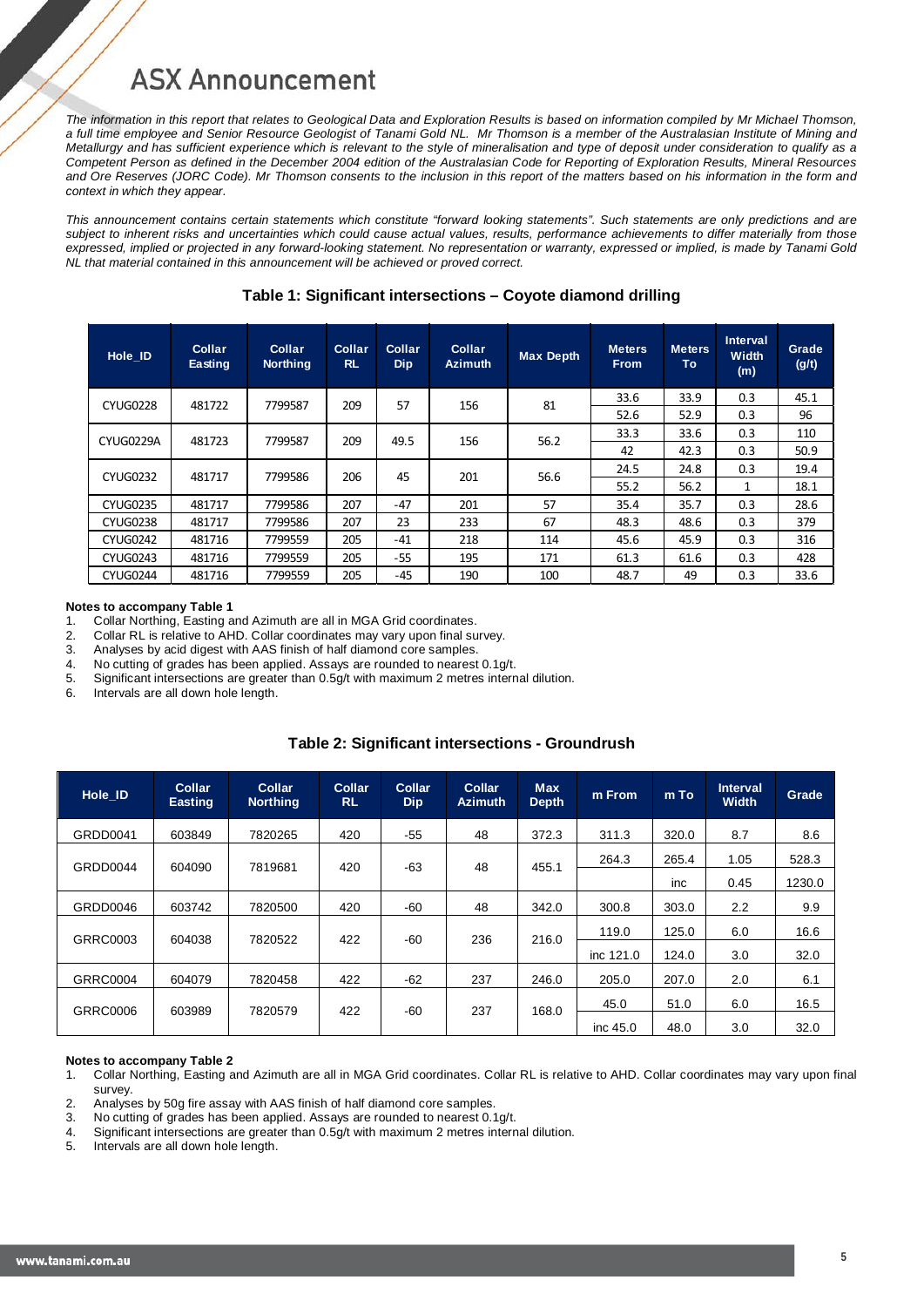| Table 3: Significant intersections from Groundrush diamond drilling |  |
|---------------------------------------------------------------------|--|
| (Previously reported and including latest results)                  |  |

| Hole ID           | <b>Collar</b><br><b>Easting</b> | <b>Collar</b><br><b>Northing</b> | <b>Collar</b><br>RL | <b>Collar</b><br><b>Dip</b> | <b>Collar</b><br><b>Azimuth</b> | Hole<br><b>Depth</b> | <b>Depth</b><br>From | <b>Depth</b><br>To | <b>Interval</b><br><b>Width</b> | Grade<br>g/t Au |
|-------------------|---------------------------------|----------------------------------|---------------------|-----------------------------|---------------------------------|----------------------|----------------------|--------------------|---------------------------------|-----------------|
| GRDD1             | 603980                          | 7819851                          | 420                 | $-57$                       | 50                              | 447.7                | 346.5                | 349.1              | 2.6                             | $13.8*$         |
|                   |                                 |                                  |                     |                             |                                 |                      | 235.5                | 244.0              | 8.5                             | 5.3             |
| GRDD <sub>2</sub> | 603856.7                        | 7820236                          | 420                 | -48                         | 50                              | 333.8                | Inc 239.5            | 243.0              | 3.5                             | 8.1             |
|                   |                                 |                                  |                     |                             |                                 |                      | 198.0                | 214.0              | 16.0                            | 9.7             |
| GRDD 3            | 603859                          | 7820309                          | 420                 | -60                         | 74                              | 267.7                | Inc 198.0            | 199.7              | 1.7                             | 64.6            |
|                   |                                 |                                  |                     |                             |                                 |                      | Inc 207.0            | 214.0              | 7.0                             | 5.8             |
|                   |                                 |                                  |                     |                             |                                 |                      | 243.1                | 291.0              | 47.9                            | $3.2*$          |
|                   |                                 |                                  |                     |                             |                                 |                      | Inc 243.1            | 255.9              | 12.8                            | 2.6             |
| GRDD4             | 603888                          | 7820109                          | 420                 | -48                         | 59                              | 309.9                | Inc 259.2            | 291.0              | 31.8                            | 3.8             |
|                   |                                 |                                  |                     |                             |                                 |                      | 303.0                | 304.9              | 1.9                             | 5.1             |
|                   |                                 |                                  |                     |                             |                                 |                      | 188.5                | 209.4              | 20.9                            | 3.5             |
| GRDD6             | 603871                          | 7820313                          | 420                 | -48                         | 48                              | 276.6                | Inc 196.6            | 203.0              | 6.4                             | 5.4             |
|                   |                                 |                                  |                     |                             |                                 |                      | 225.1                | 231.0              | 5.9                             | 3.2             |
|                   |                                 |                                  |                     |                             |                                 |                      | 275.3                | 295.7              | 20.4                            | $3.1*$          |
|                   | 603853                          | 7820102                          | 420                 | -48                         | 56                              | 420.8                | Inc 275.3            | 276.8              | 1.5                             | 16.9            |
| GRDD7             |                                 |                                  |                     |                             |                                 |                      | 302.0                | 303.3              | 1.3                             | 7.9             |
|                   |                                 |                                  |                     |                             |                                 |                      | 307.0                | 319.0              | 12.0                            | 4.5             |
|                   |                                 | 7820310                          | 420                 | $-55$                       | 48                              | 336.5                | 170.0                | 173.2              | 3.2                             | 2.8             |
|                   |                                 |                                  |                     |                             |                                 |                      | 183.9                | 188.2              | 4.3                             | 159.5*          |
|                   | 603866                          |                                  |                     |                             |                                 |                      | Inc 185.0            | 187.0              | 2.0                             | 341.6           |
| GRDD8             |                                 |                                  |                     |                             |                                 |                      | 224.4                | 235.6              | 11.2                            | 3.7             |
|                   |                                 |                                  |                     |                             |                                 |                      | 239.0                | 245.8              | 6.8                             | 53.2            |
|                   |                                 |                                  |                     |                             |                                 |                      | 273.0                | 278.0              | 5.0                             | 7.1             |
| GRDD9             | 603830                          | 7820352                          | 420                 | $-53$                       | 47                              | 325.0                | 225.9                | 230.8              | 4.9                             | 3.7             |
| GRDD10            | 603869                          | 7820379                          | 420                 | $-53$                       | 47                              | 420.6                | 182.5                | 184.2              | 2.2                             | 5.8             |
|                   |                                 |                                  |                     |                             |                                 |                      | 239.0                | 245.2              | $6.2\,$                         | $3.0\,$         |
|                   |                                 |                                  |                     |                             | 52                              | 408.7                | 251.0                | 266.8              | 15.8                            | 2.0             |
| GRDD11            | 603867                          | 7820179                          | 420                 | -50                         |                                 |                      | Inc 262.0            | 266.8              | 4.8                             | 3.8             |
|                   |                                 |                                  |                     |                             |                                 |                      | 311.0                | 322.2              | 11.2                            | 3.7             |
|                   |                                 |                                  |                     |                             |                                 |                      | Inc 311.0            | 315.0              | 4.0                             | 6.8             |
|                   |                                 |                                  |                     |                             |                                 |                      | 289.4                | 309.0              | 19.6                            | 3.0             |
| GRDD13            | 603862                          | 7820146                          | 420                 | $-50$                       | 49                              | 415.9                | Inc 291.0            | 294.5              | 3.5                             | 7.1             |
|                   |                                 |                                  |                     |                             |                                 |                      | Inc 302.9            | 306.0              | 3.1                             | 4.6             |
|                   |                                 |                                  |                     |                             |                                 |                      | 331.5                | 337.9              | 6.4                             | 5.2             |
| GRDD14            | 604292                          | 7819563                          | 366                 | -54                         | 52                              | 187.0                | 88.9                 | 89.2               | 0.3                             | 15.5            |
| GRDD15            |                                 |                                  | 422                 |                             |                                 |                      | 325.0                | 327.4              | 2.4                             | 6.8             |
|                   | 603849                          | 7820102                          |                     | -48                         | 46                              | 415.0                | 363.0                | 371.8              | 8.8                             | 2.5             |
|                   |                                 |                                  |                     |                             |                                 |                      | 192.2                | 204.9              | 12.7                            | 15.12           |
| GRDD16            | 604079                          | 7820474                          | 420                 | -47                         | 235                             | 422.0                | inc 199.0            | 201.3              | 2.3                             | 46.1            |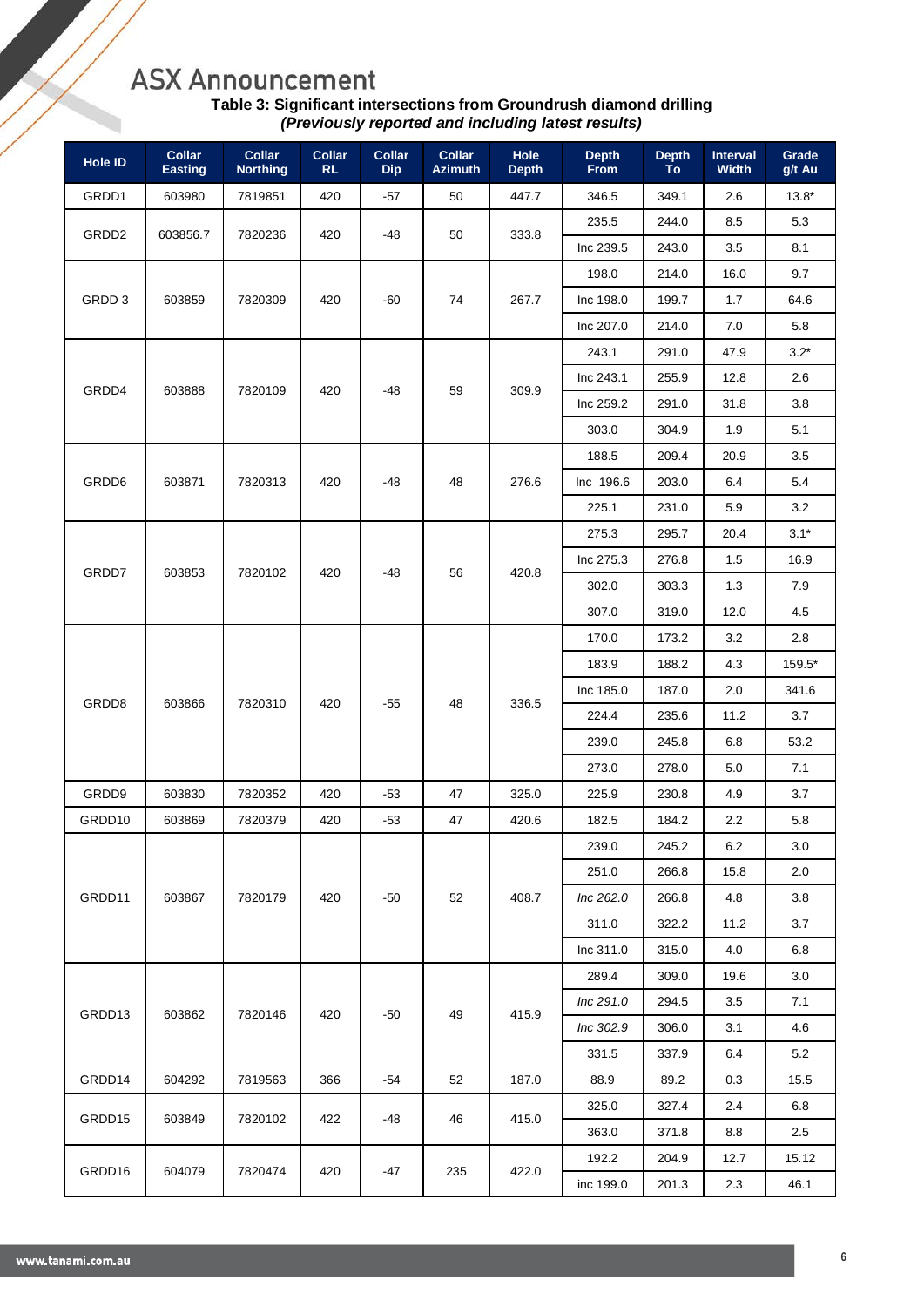|        |        |         |     |       | 208.6 | 211.8 | 3.2       | 41.3  |      |        |
|--------|--------|---------|-----|-------|-------|-------|-----------|-------|------|--------|
| GRDD17 | 603954 | 7819965 | 421 | $-53$ | 49    | 398.0 | 244.0     | 248.7 | 4.7  | 3.2    |
|        |        |         |     |       |       |       | 307.3     | 311.3 | 4.1  | 8.0    |
| GRDD18 | 604309 | 7819548 | 368 | -55   | 50    | 188.0 | 9.0       | 10.0  | 1.0  | 32.9   |
|        |        |         |     |       |       |       | 63.1      | 65.5  | 2.5  | 5.6    |
|        |        |         |     |       |       |       | 261.0     | 276.4 | 15.4 | 5.3    |
| GRDD20 | 603848 | 7820263 | 423 | $-51$ | 53    | 355.0 | Inc 269.1 | 272.0 | 2.9  | 10.9   |
|        |        |         |     |       |       |       | Inc 274.5 | 276.4 | 1.9  | 12.2   |
|        |        |         |     |       |       |       | 312.0     | 317.0 | 5.0  | 7.8    |
| GRDD21 | 603802 | 7820422 | 424 | -60   | 50    | 293   | 251.0     | 262.0 | 11.0 | 4.1    |
|        |        |         |     |       |       |       | 251.4     | 263.4 | 12.0 | $4.0*$ |
| GRDD24 | 603813 | 7820334 | 423 | -55   | 48    | 325.0 | 323.3     | 323.7 | 0.4  | 220.0  |
|        |        |         |     |       |       |       | 98.0      | 104.1 | 6.1  | 2.9    |
| GRDD25 | 603966 | 7820264 | 350 | -60   | 50    | 218.0 | 172.9     | 183.6 | 10.7 | 5.7    |
|        |        |         |     |       |       |       | Inc 177.7 | 181.0 | 3.4  | 13.5   |
|        |        |         |     | -48   | 44    |       | 251.3     | 252.1 | 0.7  | 50.7   |
| GRDD28 | 603828 | 7820210 | 420 |       |       | 374.4 | 289.9     | 307.9 | 18.0 | 8.0    |
|        |        |         |     |       |       |       | 337.0     | 342.3 | 5.3  | 3.9    |
|        |        | 7820264 | 349 | -50   | 50    |       | 71.0      | 93.0  | 22.0 | 7.7    |
| GRDD29 | 603969 |         |     |       |       | 183.0 | Inc 80.0  | 123.0 | 6.0  | 3.0    |
|        |        |         |     |       |       |       | 117.0     | 123.0 | 6.0  | 3.0    |
|        |        | 7820178 | 422 | -55   | 48    | 390.0 | 183.7     | 186.4 | 2.7  | 59.6   |
|        |        |         |     |       |       |       | 209.3     | 210.0 | 0.7  | 42.7   |
| GRDD31 | 603865 |         |     |       |       |       | 258.5     | 268.6 | 10.1 | 9.1    |
|        |        |         |     |       |       |       | 301.0     | 305.9 | 4.9  | 6.0    |
|        |        |         |     |       |       |       | 273.0     | 296.0 | 23.0 | 4.0    |
|        |        |         |     |       |       |       | Inc 275.7 | 282.0 | 6.3  | 7.6    |
|        |        |         | 422 |       |       |       | 302.0     | 318.0 | 16.0 | 10.4   |
| GRDD32 | 603865 | 7820178 |     | $-55$ | 48    | 362.0 | Inc 307.0 | 309.0 | 2.0  | 52.6   |
|        |        |         |     |       |       |       | 334.0     | 347.0 | 13.0 | 4.4    |
|        |        |         |     |       |       |       | Inc 334.0 | 336.0 | 2.0  | 14.2   |
|        |        |         |     |       |       |       | 221.7     | 224.0 | 2.3  | 5.8    |
| GRDD33 | 603771 | 7820394 | 424 | $-65$ | 50    | 387   | 348.3     | 354.1 | 5.8  | 6.7    |
| GRDD34 | 603976 | 7820338 | 358 | $-60$ | 50    | 174   | 64.5      | 71.0  | 6.5  | 4.9    |
| GRDD36 | 603985 | 7819925 | 422 | $-52$ | 45    | 363   | 249.3     | 259.0 | 9.7  | 3.2    |
| GRDD37 | 603771 | 7820394 | 424 | $-58$ | 32    | 372   | 338.0     | 345.7 | 7.7  | 7.2    |
| GRDD38 | 603775 | 7820167 | 420 | -50   | 48    | 447   | 375.0     | 382.0 | 7.0  | 4.1    |
| GRDD39 | 603815 | 7820068 | 420 | $-51$ | 45    | 470   | 414.0     | 433.0 | 19.0 | 4.1    |

#### **Notes to accompany Table 3**

1. Collar Northing, Easting and Azimuth are all in MGA Grid coordinates. Collar RL is relative to AHD. Collar coordinates may vary upon final survey.

2. Analyses by 50g fire assay with AAS finish of half diamond core samples.<br>3. No cutting of grades has been applied. Assays are rounded to nearest 0.1

3. No cutting of grades has been applied. Assays are rounded to nearest 0.1g/t.

4. Significant intersections are greater than 0.5g/t with maximum 2 metres internal dilution.

5. \*Significant intersections are greater than 0.2g/t with maximum 3 metres internal dilution

6. Intervals are all down hole length.